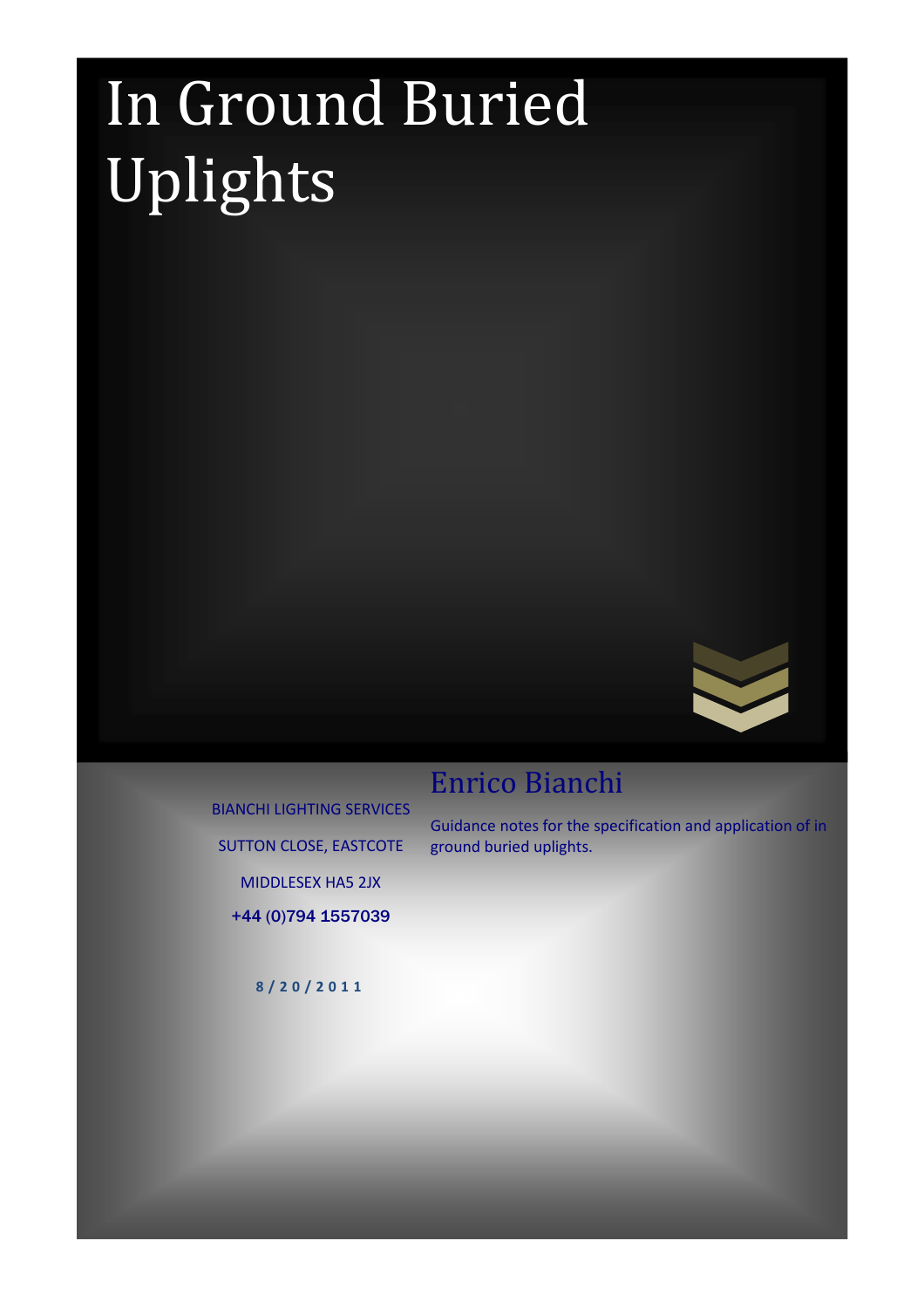# In Ground Buried Uplights

### General Specification Hints (What to look for)

If your reading this, then you have a project or interest in installing In Ground Buried uplights. The following is more of a guide based on personal experiences from a number of manufacturers, but independent from any one manufacturers product or point of view. (This is as best as I can do given that I work for a Lighting Supplier)

#### INTRO

The light performance characteristics , beam and lumen output are project specific and can be dealt with easily, the issues then arise as to how you evaluate a product and how you minimise post installation issues.

This document seeks to assist with those issues specifically.



#### THE ENVIRONMENT AND IP RATING

In ground installations are hard on luminaires as the luminaire construction retains heat, it is under stress from chemical degradation from a combination of soil and concrete or sand / ballast properties in which it is mounted.

The important elements to consider are as follows which will then be dealt with in detail.

Drainage, IP Rating, Luminaire MPP (Materials/ protection/Pressures), glass surface temps, glands and cabling.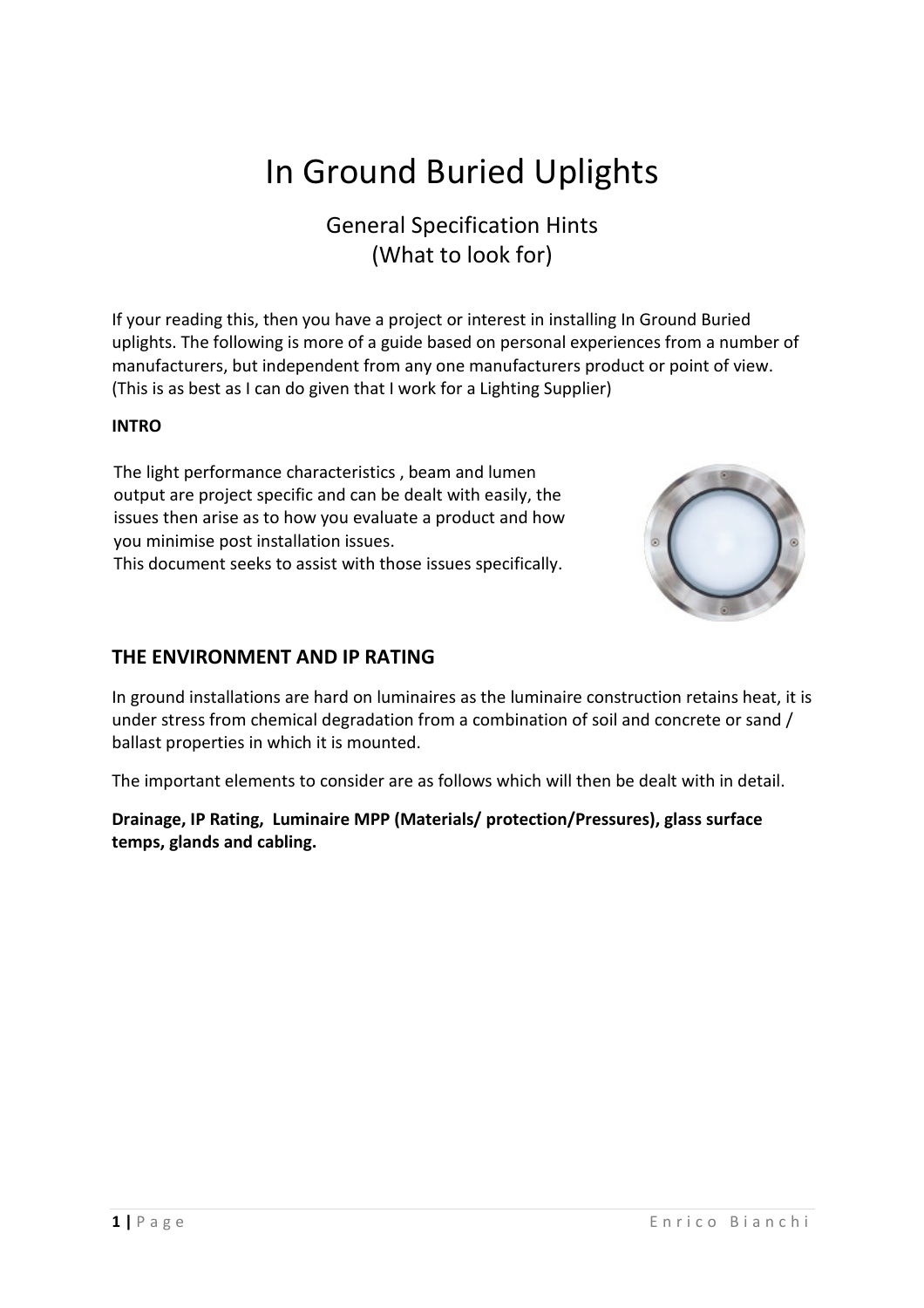#### DRAINAGE

Singularly, by far this is THE most common cause for complete loss of faith in any one product, the reasons this is the single cause is down to miss conception and poor planning.



In this element you may need to refer to the IP Rating section, but basically, for the larger majority of in ground products at IP67, there is a time limit of 30mins beyond which it is not permissible for the luminaire to remain in standing water, For IP68, the depth and time is by agreement, or specified by the manufacturer. (EN60529).

This above, in conjunction with the Wiring Regs BS7671 which states that luminaires to be used in constant submersion must be SELV, means that no such mains voltage luminaire should be specified when in continuous contact with water.

Generally, those designed for submersion, will be either SELV luminaires and likely use the water itself to act as a cooling substrate on the luminaire itself, therefore not suitable for out of water use.

If this is accepted, then the selection of the luminaire becomes more important when specifying.

Due to pressure of a vacuum despite finite attention by the manufacturer on sealing the luminaire, as it cools from being in operation, the pressure seeks to pull in moisture past the seals to the internal workings. The seals have to operate within the time pressures tested.

So how do you test if the drainage is sufficient?

Once the power is isolated and cables protected, fill the hole and sleeve with water under time measurement to ensure that water drains away within the time limits set by the standard.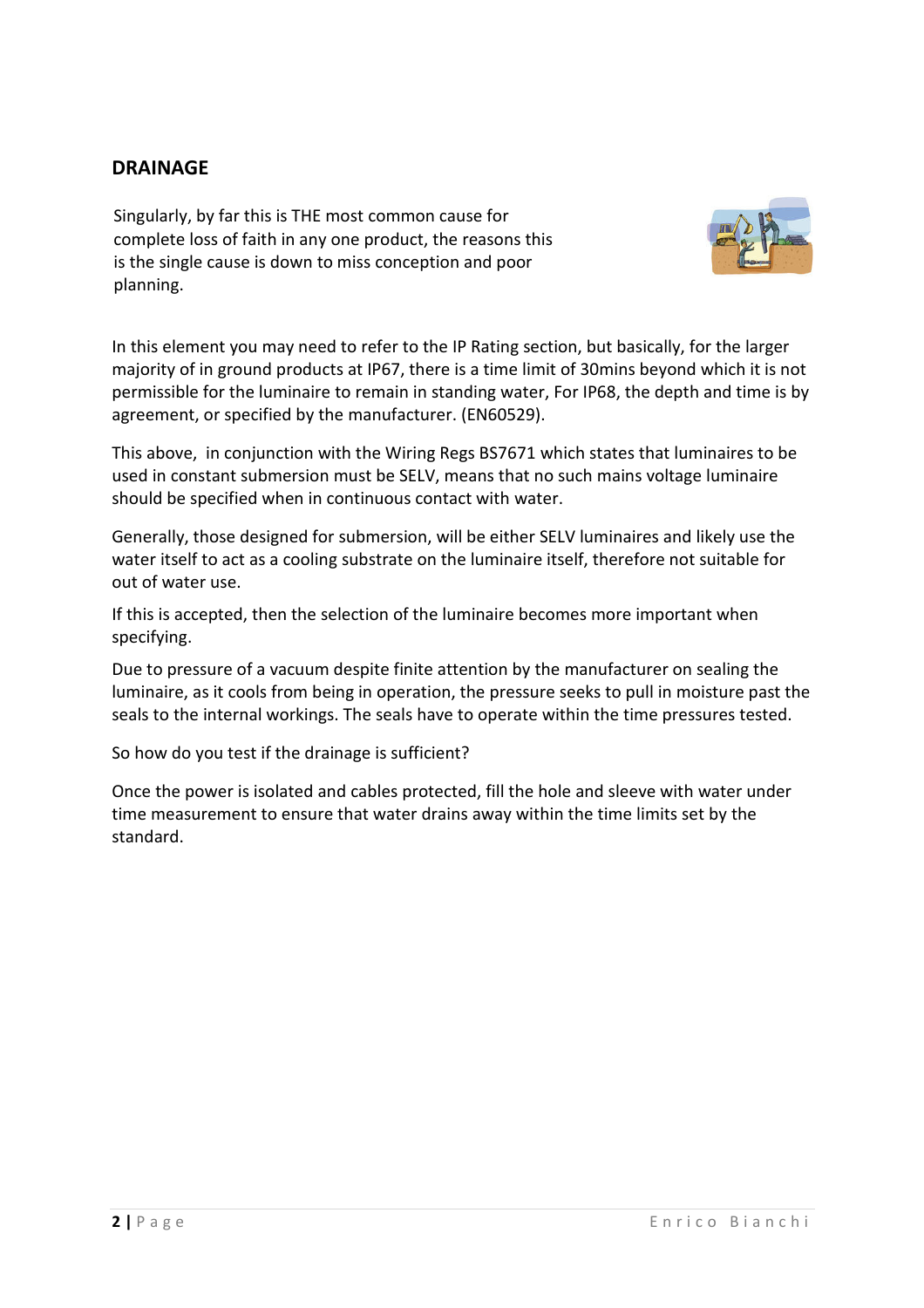#### IP RATINGS (Ingress Protection)

The Second to Water Just to clarify, Ingress protection is applied by 2 digits. The first is related to Dust E.G IP60- Dust tight No protection against Water



The significance of each IP Rating digit is well publicised in manufacturers literature but also in the Wiring Regs BS7671, and very clearly in BS7671 Guidance Note 1 Selection and Erection.

The guidance notes exceed popular publications by also making mention of the suffixes to the IP ratings referring to increase protection barriers. E.G. IP65W.

'W' meaning 'Suitable for use under specified weather conditions and provided with additional protective features or processes'

Details of the protective tests are dealt with in BS EN60529.

It is a common miss conception that IP67 may be applicable to continuously immersed in ground luminaires. As stated previously this is not the case.

The criteria for IP67 is Immersion in a tank with 150mm of water above, and 1M below the enclosure (Luminaire) for a duration of 30Mins Only.

The luminaire internal operating temperatures can be very high and on cooling may cause a vacuum. The presence of water may incur it to be pulled in to the luminaire. Over long periods of time, the luminaire is unlikely to withstand these pressures unless it was designed to do so.

The criteria for IP68 doesn't help much either. These criteria states that, time and pressure is by agreement. The luminaire / component manufacturer may then state to what time and pressure was applied to meet the standard.

It is the case therefore for luminaire conformity each test criteria should be applied to achieve compliance with each IP66, IP67.IP68 test.

In relation to in ground recessed specifications, one should assume that if water is constantly present, and the luminaire would be immersed for long periods, ditch the recessed idea and seek an alternative method of illumination.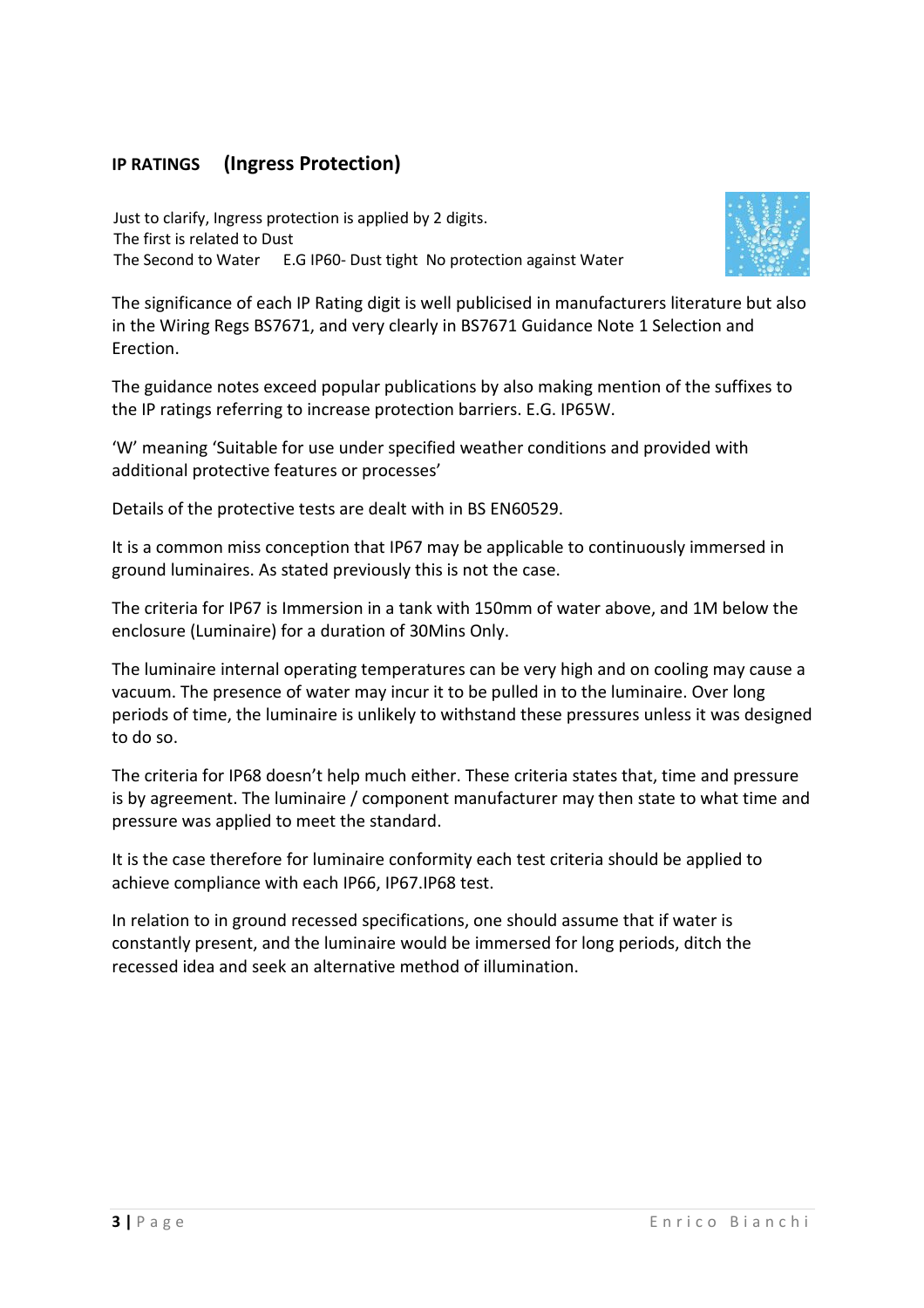#### MATERIALS, PROTECTION AND PRESSURES

The environment in which these luminaires are to be installed can be very corrosive and harmful to metals.



 It is not recommended that the soil / concrete covering should be in contact with the metal luminaire housing directly because, not only of the reasons above, but should maintenance be required, it is important to be able to reach the terminations even if it is resin connectors.

In general most of these luminaires now come with a Polypropylene or ABS external casing holding the luminaires providing a void in which the metal housing can be accommodated. The metal housing typically acts as a heat sink to reduce thermal temperatures within the housing.

More expensive products may use Grade 316 Stainless steel to give real durability the majority, at time of writing, are probably die-cast aluminium.

Aluminium will still corrode to a white powder, so it should be verified that an additional protective process such as 'Allochrome' would be applied to the housing before painting / powder coating.

The ground works wiring according to the wiring regs BS7671 will likely be steel Wire Armoured XLPE SWA. This is not compatible with the luminaire . SWA cable does not bend easily. This inflexibility may strain normal cable glands allowing an access for water into the luminaire. Wiring to the luminaire will vary by manufacturer, typically harmonised cable H07-RNF or SI-HF (For very high temperature luminaires) should be used.

Some luminaire manufacturers use plastic glands to IP68. I would not recommend these personally, Generally because on site, these can be over tightened by contractors trying to ensure a good seal, and therefore damaging the thread which protects the seal. I would recommend the use of Stainless Steel IP68 glands, being metal, will be more resilient.

The protection extends to area's within the product. It still amazes me that with all the knowledge available, sales of untimed ignitors still outweigh the sales of timed versions.

It is common knowledge that rectifying effects within a halide lamp at end of life can cause the lamp to fail catastrophically. Following a lamp failure an untimed ignotor will continue to attempt strikes until such time as the lamp is changed or the ingnitor component itself fails.

For inground products, no matter how good maintenance claims to be, you will be lucky to catch it in time.

Timed ignitors monitor the strike rate and failure condition of the lamp and pause for a period before re-starting the strike process. These however, have improved versions with a shutdown circuit such as Tridonic ZRM\*\*\*ES/CT. It is this that should be specified.